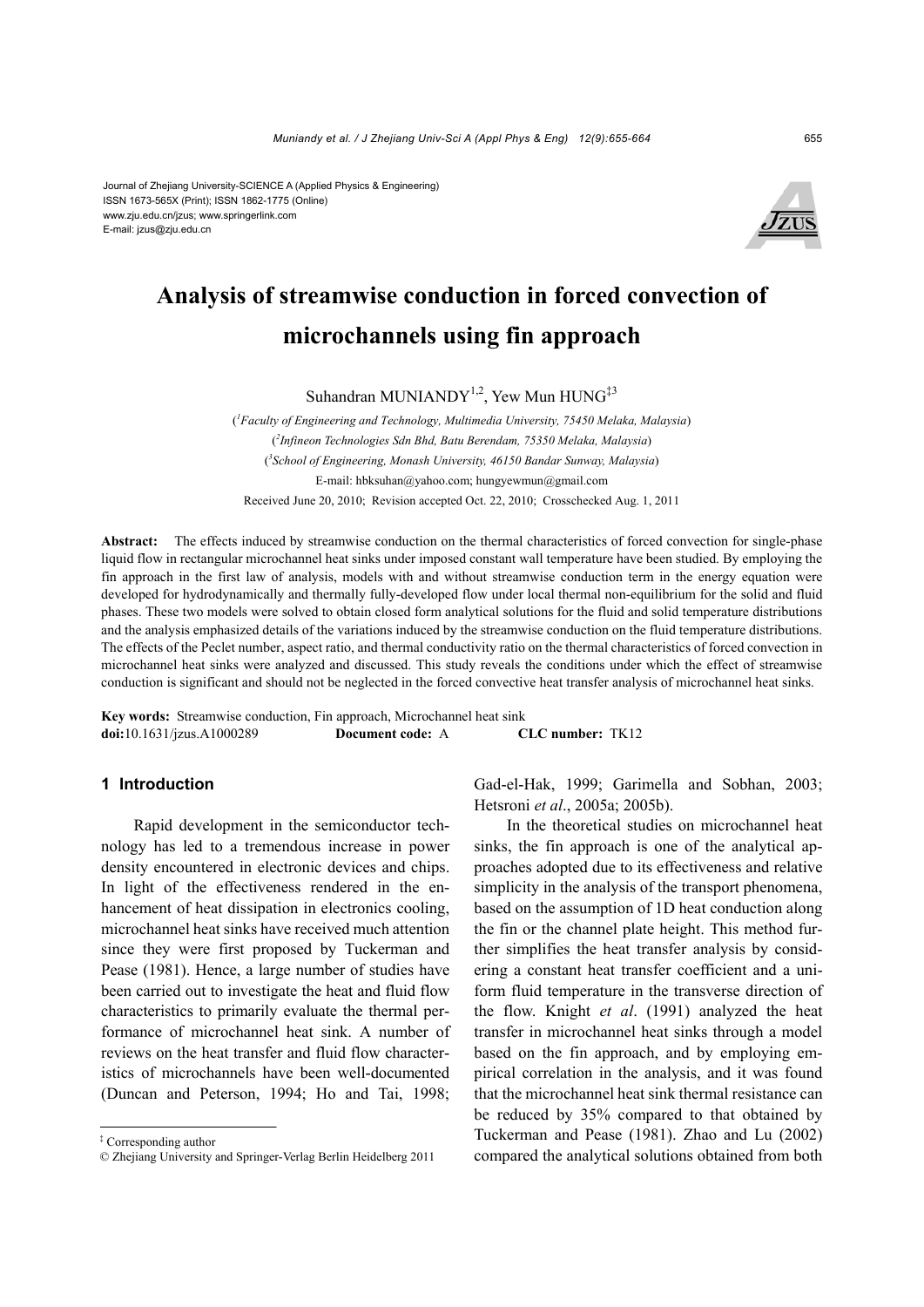the fin approach and the porous medium model and claimed that the fin approach overestimates the heat transfer due to the assumption of uniform transverse fluid temperature. While the porous medium model is deemed to be more accurate in the analysis of the thermal performance of microchannel heat sink, it is incapable of capturing the effect of streamwise conduction when analytical solutions are desired, such as Kim and Kim (1999), Zhao and Lu (2002), Kim and Kim (2006) and Chen (2007). Most existing analytical studies on microchannel heat sink neglected the effect of streamwise conduction despite that this effect is justified to significantly affect the heat transport rate in proximity to the entrance region of the fluid flow for conventional size channels (Nguyen, 1992; Lahjomri and Oubarra, 1999; Weigand and Lauffer, 2004). Due to the fact that the characteristic time of convection and conduction are comparable for flows with small Peclet number, the streamwise conduction becomes indispensable. Michelsen and Villadsen (1974) investigated this problem and recommended the Nusselt number correlations for low values of the Peclet number, in which case the effect of the streamwise conduction is significant. As the internal flows in micro-scale devices are typically characterized by finite Peclet numbers, the incorporation of the effect of streamwise conduction is a necessity in the thermal analysis of microchannel heat sinks. However, these analyses, which normally involve Graetz-type problems with the inclusion of streamwise conduction, are inherently complicated as a result of the presence of the non-self-adjoint eigenvalue problem and the according non-orthogonal eigenfunctions (Deen, 1998). To characterize the streamwise conduction effect in microchannels, Hetsroni *et al*. (2005b) adopted an analytical model by averaging the fluid temperature over the microchannel cross-section and using a 1D energy equation for the flow of incompressible fluid with constant physical properties. They pointed out that the presence of streamwise conduction induces an increasing difference between the wall-fluid temperature and a decreasing value of the Nusselt number within the entrance section. With the inclusion of the streamwise conduction term in the energy equation, Zhao and Lu (2002) conducted numerical analyses by using a finite difference scheme on the porous medium model for microchannel heat sinks to confirm the accuracy of the analytical solutions by neglecting the streamwise conduction. Husain and Kim (2008) performed numerical optimizations of microchannel heat sinks with the help of surrogate analysis and an evolutionary algorithm. The streamwise conduction was included in their model of which the governing equations were solved using the commercial code ANSYS CFX 11.0. Several studies, which include the streamwise conduction effect, have been carried out on gaseous flow in microchannels. By considering axial conduction, rarefaction and viscous dissipation effects, Jeong and Jeong (2006) employed an eigenfunction expansion to solve the energy equation for hydrodynamicallydeveloped and thermally-developing flow with isothermal and isoflux boundary conditions. Cetin *et al*. (2008) numerically solved a similar problem with the isothermal boundary condition using a finite difference method. Under hydrodynamically and thermally fully-developed conditions and with the presence of streamwise conduction, Hadjiconstantinou and Simek (2002) employed the slip-flow theory and direct simulation Monte Carlo to evaluate the Nusselt number for different ranges of the Knudsen number.

The present study focuses on the effects induced by the streamwise conduction on the thermal performance of microchannel heat sinks. An analytical model is proposed based on the fin approach for a rectangular microchannel heat sink with a singlephase incompressible fluid under hydrodynamically and thermally fully-developed flow conditions subjected to a constant wall temperature boundary condition. By comparing the models with and without the incorporation of streamwise conduction, and under local thermal non-equilibrium for the solid and fluid phases, the analysis emphasizes details of the variations incurred by the streamwise conduction on the fluid temperature distribution. The effects of the pertinent physical parameters, such as the Peclet number, thermal conductivity ratio, and aspect ratio of the microchannel heat sink, are investigated and discussed.

# **2 Mathematical formulation**

In a microchannel heat sink, heat is removed primarily by conduction through the solid and dissipated by convection due to the flow of the fluid. The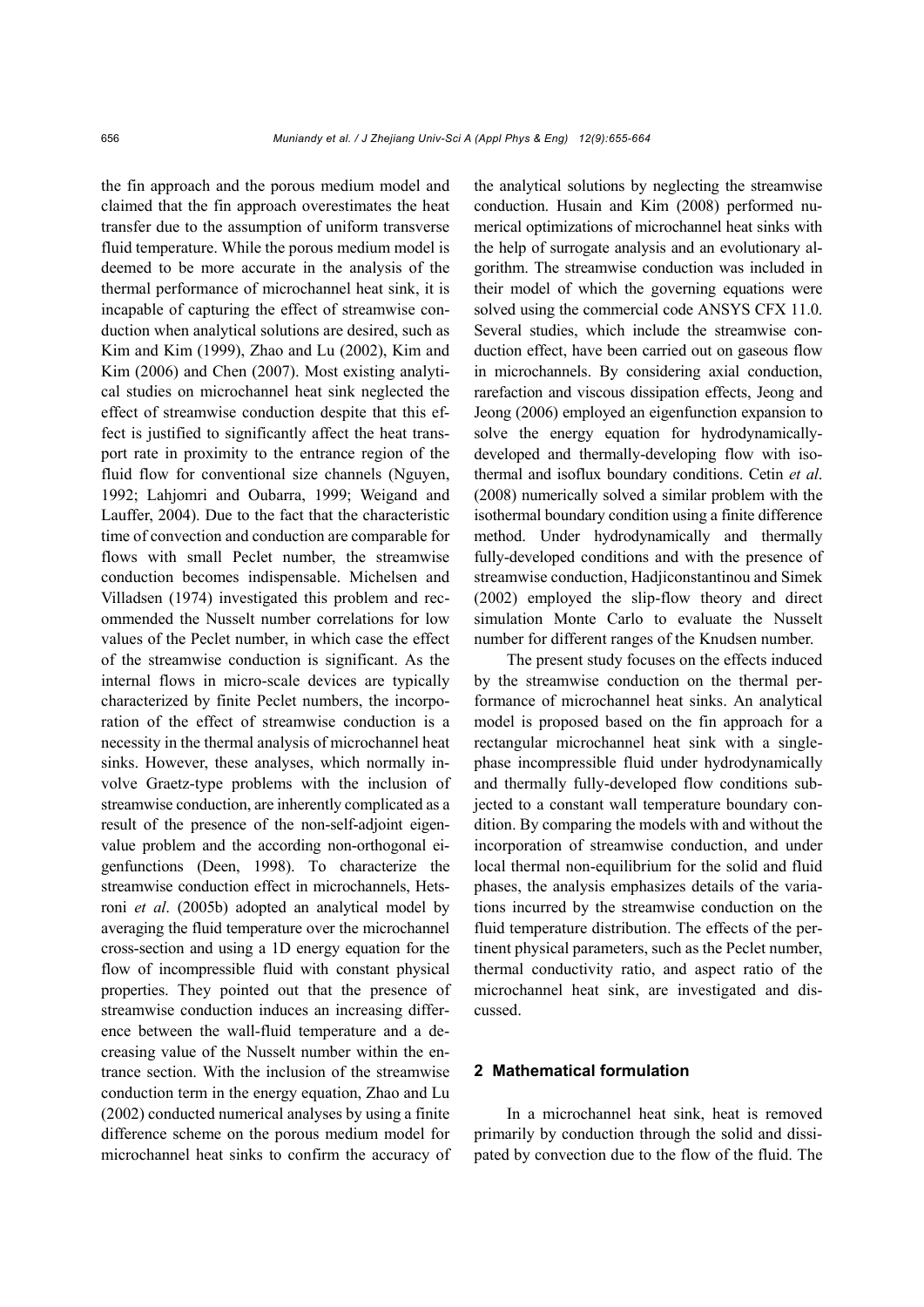microchannel heat sink (Fig. 1) consists of channels with height *H*, width *a*, length *L*, and the thickness of the channel plate is *t*. The unit cell of the heat sink under investigation is bound by the dotted lines. The bottom surface of the microchannel heat sink  $(y=0)$  is kept at constant temperature  $(T_w)$  and the top surface  $(y=H)$  is insulated. The temperatures of the fluid and the solid plate are assumed to have been properly integrated over the width of the channel and the thickness of the plate, respectively, to yield 2D averaged fluid temperature  $T_f(x, y)$  and solid plate temperature  $T_s(x,y)$ . The adopted fin approach is based on 1D heat conduction along the height of the solid plate and the fin equation for the solid plate (Incropera *et al.*, 2007) is given by

$$
\frac{d^2 T_s}{dy^2} - \frac{2h}{k_s t} [T_s - T_f(x)] = 0,
$$
 (1)

where  $k<sub>s</sub>$  is the thermal conductivity of the solid plate, and *h* denotes the interfacial heat transfer coefficient.



**Fig. 1 Schematic diagram of the microchannel heat sink with geometry definition**

In the present model, the fluid temperature is further averaged over the height of the channel to yield the bulk mean temperature  $T_f(x)$  over the rectangular cross-section. For hydrodynamically and thermally fully-developed laminar channel flow, this coefficient is related to the Nusselt number correlation proposed by Kim and Kim (1999) through the formula:

$$
Nu_{\rm D} = \frac{hD_{\rm h}}{k_{\rm f}} = 2.253 + 8.164 \left(\frac{\alpha}{\alpha + 1}\right)^{3/2},\qquad(2)
$$

where  $D_h = 2aH/(a+H)$  is the hydraulic diameter of the rectangular channel,  $k_f$  is the thermal conductivity of fluid, and  $\alpha = H/a$  is the channel aspect ratio. The appropriate thermal boundary conditions are expressed as

$$
T_{\rm s}(x,0) = T_{\rm w}, \quad \frac{\partial T_{\rm s}}{\partial y}\Big|_{y=H} = 0. \tag{3}
$$

The application of these boundary conditions on Eq. (1) yields the solid plate temperature distribution:

$$
T_s(x, y)
$$
  
=  $T_f(x)$  + 
$$
\frac{\cosh[\sqrt{2Bi(H - y)/t}]}{\cosh(\sqrt{2BiH / t})} [T_w - T_f(x)],
$$
 (4)

where *Bi* is the Biot number, which can be related to the Nusselt number as

$$
Bi = \frac{ht}{k_s} = \frac{\kappa N u_{\rm p} (1 + \alpha)}{2\alpha \varepsilon^2 / (1 - \varepsilon)^2},\tag{5}
$$

where  $\kappa$  is the effective thermal conductivity ratio and *ε* is the porosity which defines the working fluid volume fraction of the microchannel heat sink, which are, respectively, given by

$$
\kappa = \frac{\varepsilon k_{\rm f}}{(1 - \varepsilon)k_{\rm s}},\tag{6}
$$

$$
\varepsilon = \frac{a}{a+t}.\tag{7}
$$

The heat transfer rate per unit length of the channel from the solid plate to the working fluid can be determined from Fourier's law of heat conduction:

$$
\dot{q}(x) = -k_s t \frac{dT_s}{dy}\Big|_{y=0}
$$
\n
$$
= k_s \sqrt{2Bi} \tanh\left(\frac{\sqrt{2Bi}H}{t}\right) [T_w - T_f(x)].
$$
\n(8)

To derive the energy equation for the working fluid inside the microchannel heat sink, we apply the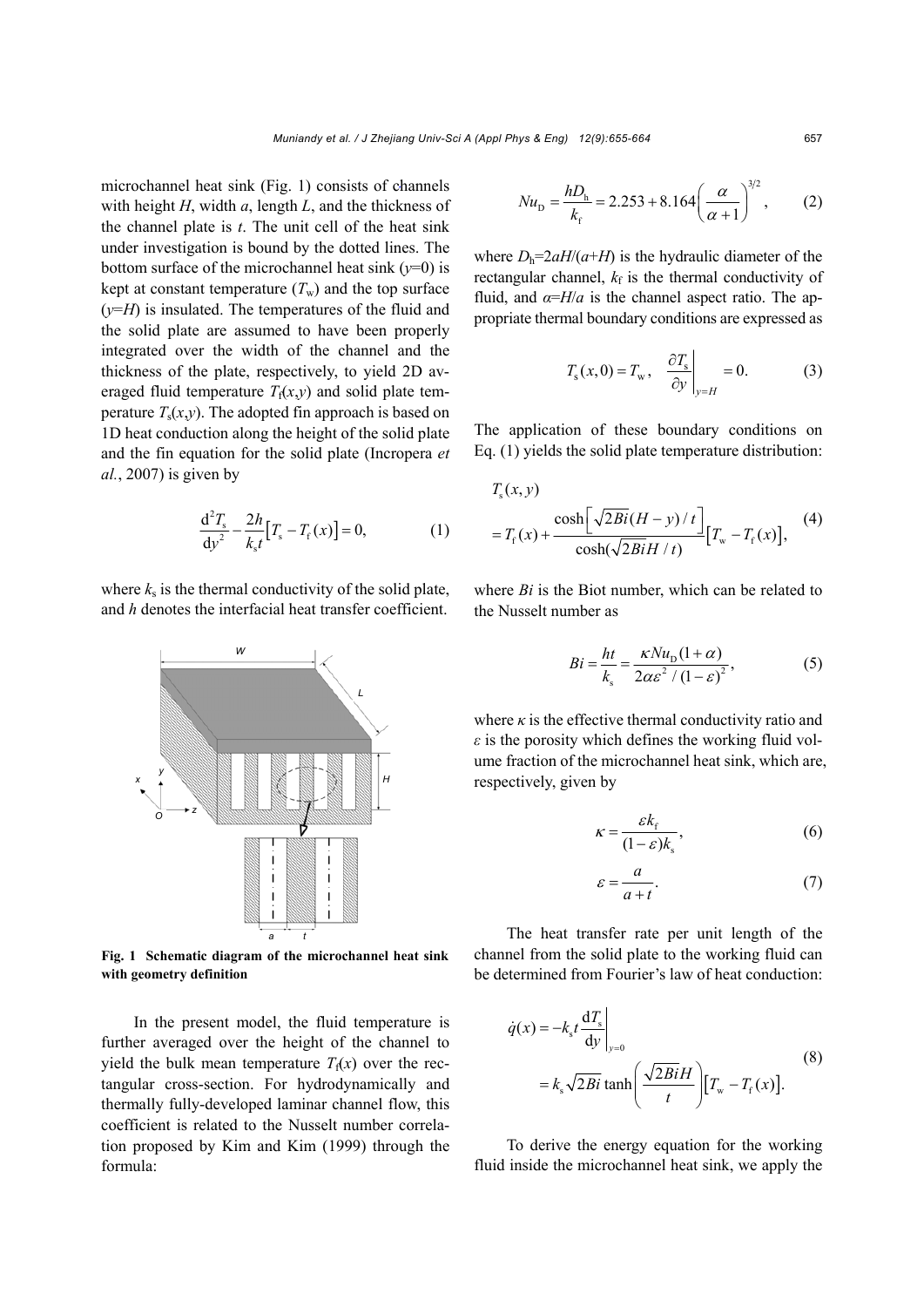conservation of energy to the infinitesimal control volume depicted in Fig. 2 and the ordinary differential equation obtained is expressed as

$$
-k_{\rm f} aH \frac{d^2 T_{\rm f}(x)}{dx^2} + \rho c_{\rm p} u_{\rm m} aH \frac{dT_{\rm f}(x)}{dx}
$$
  
=  $\left[k_{\rm s} \sqrt{2Bi} \tanh(\sqrt{2Bi} H/t) + ha\right] \left[T_{\rm w} - T_{\rm f}(x)\right],$  (9)

where  $u_m$  is the mean velocity,  $\rho$  is the density, and  $c_p$ is the specific heat capacity.



**Fig. 2 Differential control volume for the derivation of energy equation in the liquid domain**

In arriving at the above equation, the fluid flow is assumed to be unidirectional and hydrodynamically and thermally fully-developed with *u*m. The thermophysical properties of the fluid, i.e.,  $\rho$ ,  $c_p$ , and  $k_f$ , are assumed to be independent of temperature. With the fluid temperature  $T_0$  at the entrance and the assumption that the exit of the microchannel is connected to an adiabatic section, the corresponding thermal boundary conditions for the fluid are written as

$$
T_{\rm f}(0) = T_0, \quad \frac{\rm d}T_{\rm f} \Big|_{x=L} = 0. \tag{10}
$$

By introducing the following dimensionless variables:

$$
X = \frac{x}{L}, \quad \theta_{\rm f}(X) = \frac{T_{\rm w} - T_{\rm f}(x)}{T_{\rm w} - T_{\rm 0}},\tag{11}
$$

the governing equation of Eq. (9) and the thermal boundary conditions of Eq. (10) are nondimensionalized, respectively, as

$$
C_1 \frac{d^2 \theta_f}{dX^2} - C_2 \frac{d\theta_f}{dX} = C_3 \theta_f, \qquad (12)
$$

$$
\theta_{\rm f}(0) = 1, \quad \frac{\mathrm{d}\theta_{\rm f}}{\mathrm{d}X}\bigg|_{X=1} = 0, \tag{13}
$$

where the coefficients  $C_1$ ,  $C_2$  and  $C_3$  are, respectively, given by

$$
C_1 = \frac{\gamma^2}{\alpha},\tag{14}
$$

$$
C_2 = Pe_{\rm D} \gamma \bigg( \frac{\alpha + 1}{2\alpha} \bigg),\tag{15}
$$

$$
C_3 = \frac{\varepsilon \sqrt{2Bi}}{\kappa (1 - \varepsilon)} \tanh\left(\frac{\varepsilon \alpha \sqrt{2Bi}}{1 - \varepsilon}\right) + \frac{(\alpha + 1)Nu_{\text{D}}}{2\alpha}, \tag{16}
$$

where *γ* is the channel aspect ratio of the microchannel and *γ*=*H*/*L*, and the Peclet number is

$$
Pe_{\rm D} = \frac{\rho c_{\rm p} u_{\rm m} D_{\rm h}}{k_{\rm f}}.\tag{17}
$$

Solving Eq. (12) together with the boundary conditions of Eq. (13) yields the closed form analytical solution for the dimensionless fluid temperature profile as

$$
\theta_{f}(X) = 2C_{1} \{ (\omega + \lambda) \exp[\omega + \lambda + (\omega - \lambda)X] - (\omega - \lambda) \exp[\omega - \lambda + (\omega + \lambda)X] \} / \n\{ 2C_{1} \lambda [\exp(\omega + \lambda) + \exp(\omega - \lambda)] + C_{2} [\exp(\omega + \lambda) - \exp(\omega - \lambda)] \},
$$
\n(18)

where

$$
\omega = \frac{C_2}{2C_1},\tag{19}
$$

$$
\lambda = \frac{\sqrt{C_2^2 + 4C_1C_3}}{2C_1}.
$$
 (20)

For the case when streamwise conduction term is neglected in the energy equation, the dimensionless average fluid temperature profile is given by

$$
\theta_{\rm f}^*(X) = \exp\left\{-\frac{Nu_{\rm D}}{\gamma Pe_{\rm D}}\right\}
$$

$$
\times \left[1 + \left(\frac{1-\varepsilon}{\varepsilon}\right) \sqrt{\frac{2}{Bi}} \tanh\left(\sqrt{2Bi} \frac{\varepsilon \alpha}{1-\varepsilon}\right)\right] X\right\}.
$$
 (21)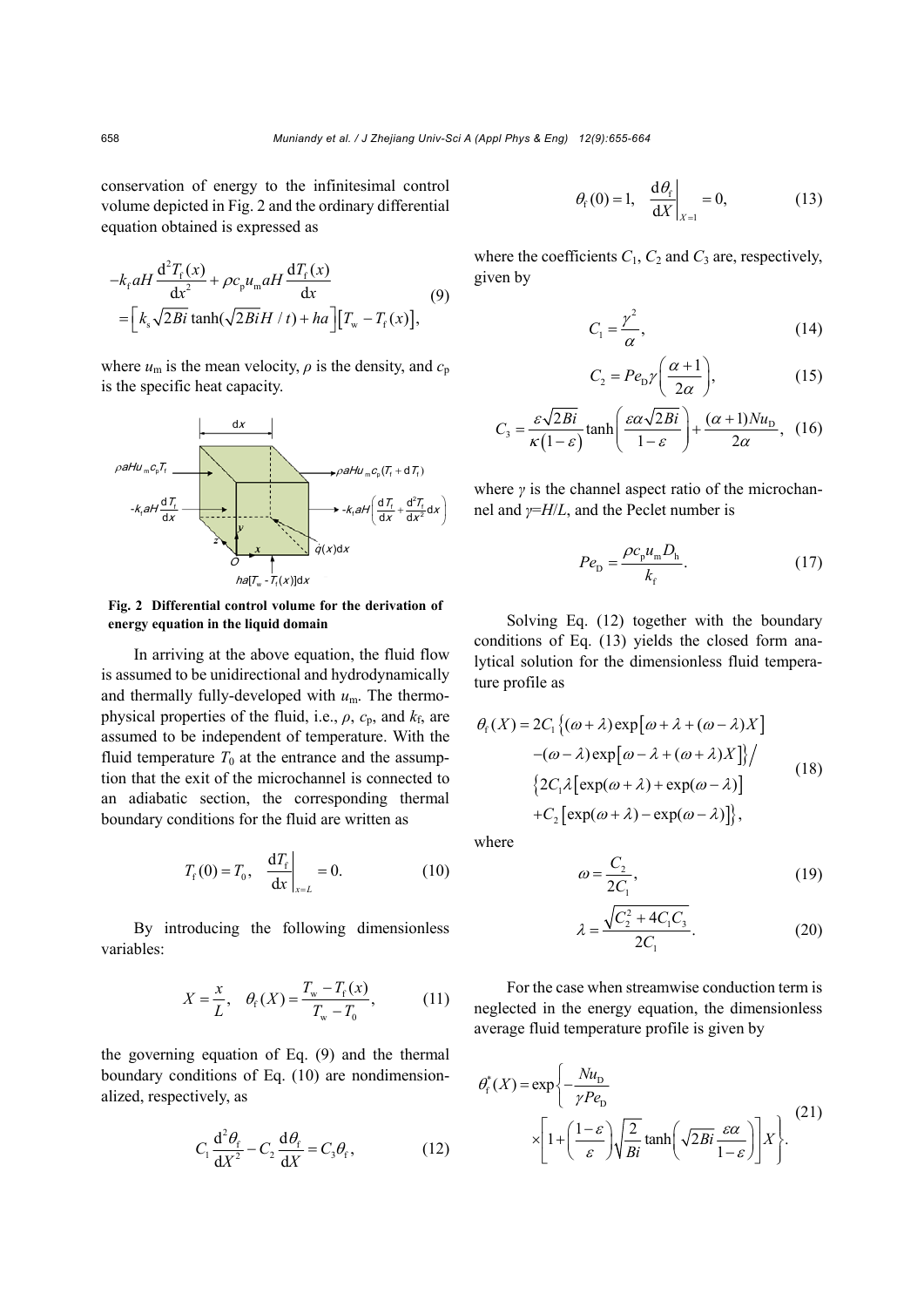Hereafter, for the purpose of comparison of results, the model with the streamwise conduction term incorporated into the energy equation is denoted as Model 1; and that without the streamwise conduction term as Model 2 (with a superscript \*).

# **3 Results and discussion**

The major difference between the macro-scale and micro-scale liquid flows arises from the significance of the effects of streamwise conduction and viscous dissipation in the latter. Hetsroni *et al.* (2005b) discussed the effect of viscous dissipation which may lead to drastic change of flow and temperature fields in microchannels under certain conditions, particularly for fluids with low specific-heats and high viscosities (Koo and Kleinstreuer, 2004). Significant viscous dissipation effects have been observed for a large Brinkman number, which is defined as the ratio of the heat generation due to viscous forces to the heat transferred from the wall to the fluid (Hung, 2009). The large Brinkman number is characterized by fluids with low thermal conductivities and high viscosities and for flows in a long channel with a small hydraulic diameter. Employing water as working fluid in microchannels, Tso and Mahulikar (1998; 1999; 2000) revealed that the experimental data in laminar flow regime correlate well with the Brinkman number. However, they discovered that small values of the Brinkman number do not considerably affect the Nusselt number when the Reynolds number and the Prandtl number do not change significantly. Typically, the viscous dissipation has a pronounced impact on the convective heat transfer characteristics when the Reynolds number and the Prandtl number are high (Koo and Kleinstreuer, 2004). Under such circumstance, the Peclet number is also high as the Peclet number is the product of the Reynolds number and the Prandtl number. On the other hand, as justified by previous studies such as Michelsen and Villadsen (1974), Nguen (1992) and Weigand and Lauffer (2004), the streamwise conduction effect is only significant at low Peclet number, in which case the Reynolds number and the Prandtl number are consequently low. Inasmuch as the present study is devoted to the streamwise effect on convective heat transfer in microchannels at low Peclet number, the effect of viscous dissipation can be reasonably neglected.

In Eqs.  $(14)$ – $(21)$ , the dimensionless fluid temperature is dependent on the pertinent physical parameters such as the Peclet number *Pe*<sub>D</sub>, thermal conductivity ratio *κ*, and aspect ratio of the microchannel heat sink, *α*, hence the analysis of the temperature distributions is based on the variations of such parameters. Fig. 3 illustrates the effect of  $Pe<sub>D</sub>$ variation on the dimensionless fluid temperature distribution for fixed values of aspect ratios (*α*=1 and *γ*=0.1), thermal conductivity ratio (*κ*=0.004) and porosity  $(\varepsilon=0.5)$ . To characterize the total amount of heat transported by the fluid, it is instructive to consider Eq. (12), the differential equation governing the dimensionless fluid temperature distribution. Integrating Eq. (12) over the entire length of the microchannel and using the boundary conditions in Eq. (13) gives

$$
-C_1 \frac{\mathrm{d}\theta_{\mathrm{f}}}{\mathrm{d}X}\bigg|_{X=0} + C_2 \left[1 - \theta_{\mathrm{f}}(1)\right] = C_3 \int_0^1 \theta_{\mathrm{f}} \mathrm{d}X. \tag{22}
$$



**Fig. 3 Comparison of dimensionless fluid temperature distributions between Model 1 and Model 2 along the axial direction of the channel at different**  $Pe<sub>D</sub>$  **with**  $\alpha=1$ **,** *γ***=0.1,** *κ***=0.004 and** *ε***=0.5**

The first term on the left-hand side of Eq. (22) concerns the dimensionless form of the heat transport due to axial conduction, while the second term is referred to as the dimensionless form of convective heat transfer. The integral on the right-hand side of Eq. (22) is proportional to the total heat transfer from the solid plate and the base wall, which is absorbed by the fluid and transported through axial conduction and convection. Therefore, the area under the curve of the dimensionless fluid temperature distribution serves as a representation of the total amount of heat absorption of the fluid throughout the channel length.

To characterize the role of streamwise conduction, attention is focused on the comparison between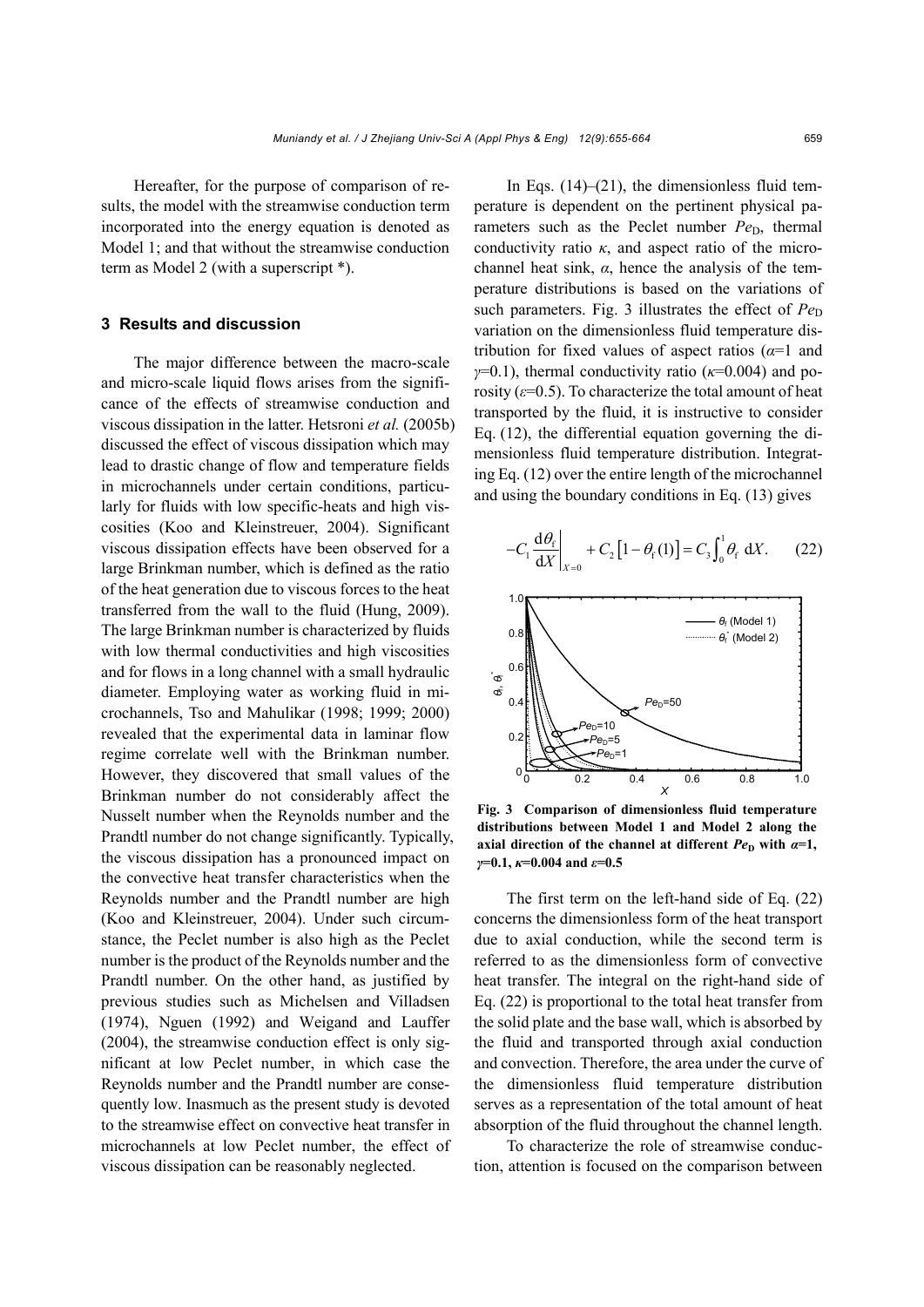the models with and without considering streamwise conduction by analyzing the deviations induced in the fluid temperature distributions. Fig. 3 shows the dimensionless fluid temperature distributions for both models at different *Pe*<sub>D</sub>. From Model 1, with streamwise conduction, one can perceive that the temperature gradient becomes steeper as *Pe*<sub>D</sub> reduces, implying that the fluid temperature  $T_f(x)$  rises more rapidly along the channel as  $Pe<sub>D</sub>$  decreases. The dimensionless fluid temperature distribution reaches zero at about  $X=0.2$  when  $Pe<sub>D</sub>=1$ , showing that the fluid flows isothermally at  $T_f(x)=T_w$  without absorbing heat for the remaining of the channel as  $T_w$  is the maximum temperature that the fluid can reach. For larger  $Pe<sub>D</sub>=50$ , the dimensionless fluid temperature distribution remains above zero throughout the entire channel length, and hence the fluid absorbs heat for the entire channel length. Therefore, it shows that reduction in the Peclet number shortens the distance in which the heat transfer to the fluid takes place. By comparing the two models with and without streamwise conduction, it is observed that the discrepancy is larger for small  $Pe<sub>D</sub>$  and decreases with increasing *Pe*<sub>D</sub>. The dimensionless fluid temperature distribution obtained from Model 1 deviates noticeably from that obtained from Model 2 at  $Pe<sub>D</sub>=1$ , indicating that the existence of heat transfer due to streamwise conduction leads to an increasing difference between wall-fluid temperature within the entrance section. However, for larger Peclet number *Pe*<sub>D</sub>=50, the dimensionless temperature distributions from Model 1 are shown to match well with those from Model 2. Thus, for hydrodynamically and thermally fullydeveloped flow, it implies that the fluid axial conduction induces pronounced effect only when *Pe*<sub>D</sub> is sufficiently small, and the streamwise conduction can be neglected in the analysis of heat transfer for large  $Pe<sub>D</sub>$ . The fluid reaches thermal equilibrium with the base wall at the axial location which is denoted as the equilibrium point where the dimensionless fluid temperature is zero. For  $Pe<sub>D</sub>=1$ , the distance from the entrance of the channel to the equilibrium point of Model 1 appears to be longer than that of Model 2. Therefore, the streamwise conduction causes the fluid to reach thermal equilibrium with the base wall at the axial location farther from the channel inlet, and the presence of the streamwise conduction increases the distance in which the heat transfer to the fluid takes place. In other words, fluid absorbs heat for a longer distance along the channel due to the presence of the streamwise conduction.

To investigate the effect of aspect ratio *α*, Fig. 4 depicts the comparison of the dimensionless fluid temperature distributions between Model 1 and Model 2 at different  $\alpha$  with  $\gamma=0.1$ ,  $\varepsilon=0.5$ ,  $\kappa=0.004$  for  $Pe<sub>D</sub>=1$ and  $Pe<sub>D</sub>=10$ . When  $Pe<sub>D</sub>=1$ , the fluid temperatures distributions of both models deviate noticeably from each other for different *α*. Additionally, the discrepancy of the dimensionless fluid temperatures between both models reduces as  $\alpha$  increases. When  $Pe<sub>D</sub>=1$ , it is observed that the dimensionless fluid temperature distributions of Model 1 are in good agreement with those of Model 2 for different *α*, showing that Model 2 in the energy equation predicts the fluid temperature very close to that of Model 1. On the other hand, when *α* is increased, the equilibrium points for both models shift toward the entrance of the microchannel and the total heat transported by the fluid decreases, as the area under the curve of the dimensionless fluid temperature distribution is susceptible to shrinkage. Thus, an increase in  $\alpha$  shortens the distance in which the heat transfer to the fluid takes place for both models. This is attributable to the fact that the interfacial heat transfer coefficient between solid and fluid is related to the Nusselt number correlation, which is given in Eq. (2), is a function of *α*. Since the Nusselt number increases with  $\alpha$ , it can be deduced that as  $\alpha$  increases, the convective heat transfer rate increases, and hence the effect of streamwise conduction becomes less significant.



**Fig. 4 Comparison of dimensionless fluid temperature distributions between Model 1 and Model 2 along the axial direction of the channel with**  $Pe_p$ **=1 and**  $Pe_p$ **=10 with**  $\gamma$ **=0.1,** *κ***=0.004 and** *ε***=0.5**  (a) *α*=1; (b) *α*=2; (c) *α*=3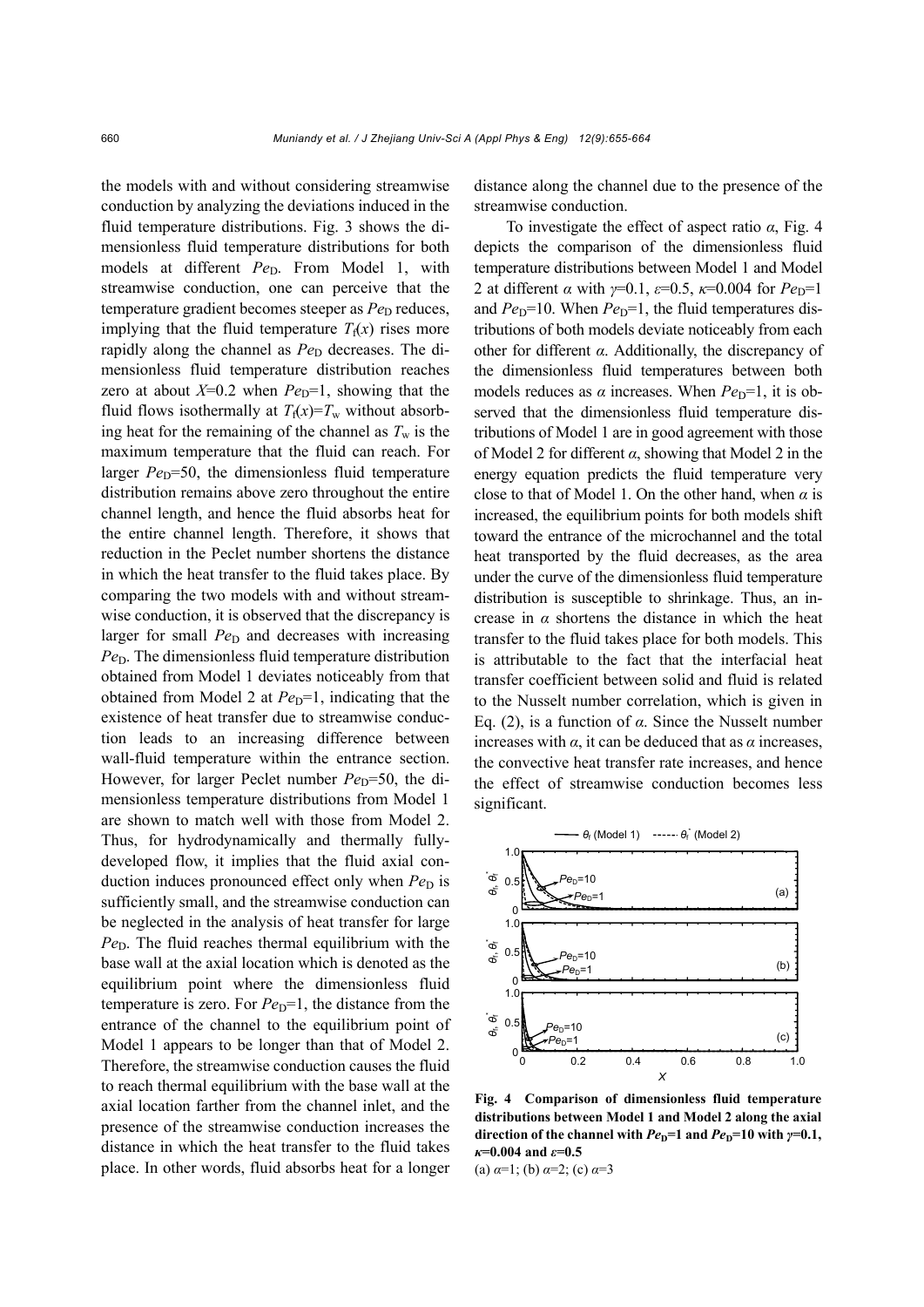Fig. 5 shows the dimensionless fluid temperature distributions of Model 1 and Model 2, with *κ* being the parameter, for  $Pe<sub>D</sub>=1$  and  $Pe<sub>D</sub>=10$ . It is observed that the dimensionless fluid temperature distributions from both models exhibit significant discrepancy for different  $\kappa$  when the Peclet number is sufficiently small  $(Pe_D=1)$ . However, the dimensionless fluid temperature distributions as well as the amount of heat transfer by the fluid of both models are insensitive to the variation of *κ*. When the Peclet number increases to  $Pe<sub>D</sub>=10$ , the dimensionless fluid temperature distributions profiles of Model 1 for different *κ* are shown to be close to those of Model 2. This can be explained by the fact that when  $\kappa$  is varied by fixing other parameters including the Peclet number and porosity  $\varepsilon$ , in which case the thermal conductivity of solid, *k*s, is the only parameter changed, as seen from the definition of  $\kappa$  in Eq. (6). As the heat transfer characteristics of the working fluid are not affected by the thermal conductivity of the solid under the imposition of constant wall temperature, variation of *κ* renders no effect on the fluid temperature distribution. Therefore, the streamwise conduction incurs significant effect at any  $\kappa$  when only the Peclet number is sufficiently small. Similarly, for a given *κ*, the streamwise conduction shifts the equilibrium point towards the downstream region of the flow, showing that the distance from the entrance of the microchannel to the equilibrium point appears to be longer



**Fig. 5 Comparison of dimensionless fluid temperature distributions between Model 1 and Model 2 along the axial**  direction of the channel with  $Pe<sub>D</sub>=1$  and  $Pe<sub>D</sub>=10$ ,  $\gamma=0.1$ , *ε***=0.5 and** *α***=1** 

(a) *κ*=0.0005; (b) *κ*=0.001; (c) *κ*=0.004

for Model 1 compared to that for Model 2, and subsequently the amount of heat transfer by the fluid increases with the incorporation of the streamwise conduction.

Based on the discussion in the preceding paragraphs, it is known that the Peclet number  $Pe<sub>D</sub>$  is the definitive parameter that characterizes the significance of the streamwise conduction. To quantify the significance of the streamwise conduction, a parameter:

$$
M = \frac{|F_{\text{cond}}|}{|F_{\text{conv}}|},\tag{23}
$$

which is the ratio of axial heat conduction  $F_{\text{cond}} = -k_f \frac{dT_f}{dx}$ , to heat convection  $F_{\text{conv}} = \rho u_{\text{m}} c_p (T_f T_0$ ), of the fluid is defined, analogous to that introduced by Maranzana *et al.* (2004) for analyzing axial conduction in solid wall. In dimensionless form, the parameter can be expressed as

$$
M = \left| \frac{2\gamma}{(\alpha + 1)Pe_{\rm D}(\theta_{\rm f} - 1)} \frac{\mathrm{d}\theta_{\rm f}}{\mathrm{d}X} \right|.
$$
 (24)

Fig. 6 illustrates the variation of *M* along the axial direction of the microchannel *γ*=0.1, *α*=1, *ε*=0.5 and  $\kappa$ =0.004, with *Pe*<sub>D</sub> being a parameter. For *Pe*<sub>D</sub>=1, *M* is significantly large in the vicinity of the channel entrance. The order of magnitude of *M* is  $10^2$  in the vicinity of the channel entrance, indicating that the streamwise conduction dominates over the heat transport due to convection in the axial direction. When *X* increases, *M* decreases drastically, showing



**Fig. 6 Variation of** *M* **along the axial direction of the microchannel for** *γ***=0.1,** *α***=1,** *κ***=0.004 and** *ε***=0.5**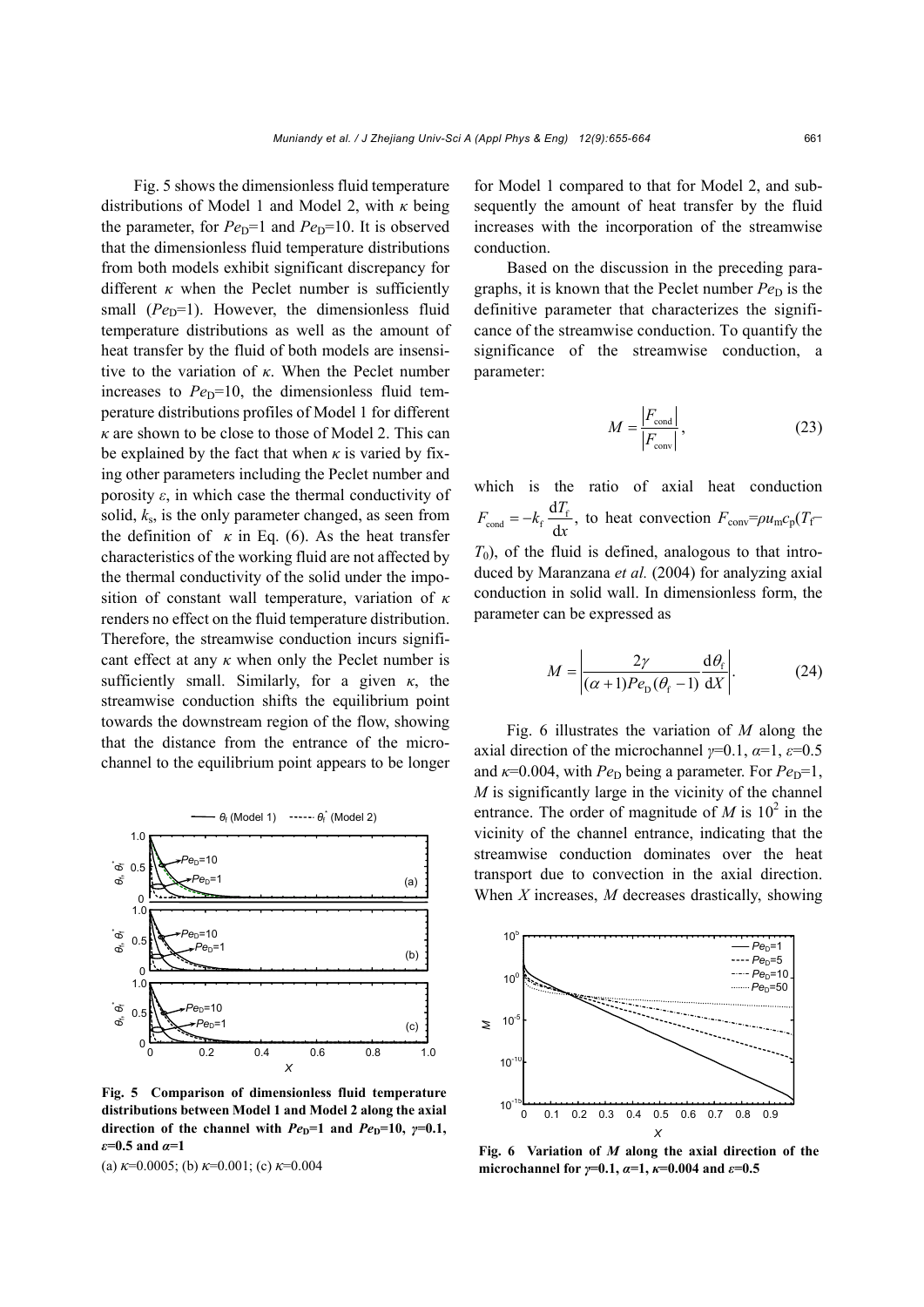that the convection heat transfer overcomes and dominates over the conduction heat transfer at a short distance from the entrance. Beyond the mid-section of the channel, *M* is substantially small and the heat transported by the fluid is mainly due to convection. For all values of  $Pe<sub>D</sub>$ , the region where *M* is significantly large is confined to the channel entrance and shrinks as *Pe*<sub>D</sub> increases. Therefore, the degree of significance of the effect of streamwise conduction decreases with increasing  $Pe<sub>D</sub>$ .

# **3.1 Case study**

To illustrate the effects of different combinations of solid wall and working fluid as well as different fluid velocity on the axial fluid temperature distribution, a case study based on known materials and dimensions of the microchannel heat sink is performed. The heat sink has dimensions of *a*=*t*=*H*=100 μm and the length *L*=1 mm. Two different types of working fluid: water and isobutene (R600a), and two different solid wall materials: copper (*k*=401 W/(m·K)) and chromium steel (*k*=37.7 W/(m·K)), constitute four different wall-fluid combinations. The bottom wall temperature remains at  $T_w$ =60 °C and the mean temperature at the inlet,  $T_0$ , is at 20 °C. All fluid properties are evaluated at the bulk mean fluid temperature  $T_b=(T_0+T_1)/2$ , where  $T_1$  is the mean temperature at the exit. The thermophysical properties are obtained by Çengel (2006). With the incorporation of the effect of streamwise conduction, Fig. 7 depicts the fullydeveloped fluid temperature distribution for different wall-fluid combinations at two different values of fluid velocity. For the same working fluid, the variation of fluid temperature distribution is independent of the solid wall material under the imposition of constant wall temperature. This is consistent with the observation in Fig. 5 that fixing other parameters and varying  $\kappa$  does not render effect on the heat transfer characteristics of the working fluid. On the other hand, when different working fluids are employed, significant variations are induced on the temperature distribution. At a given velocity, it can be observed that water reaches thermal equilibrium with the base wall earlier than R600a, attributed to the fact that the Peclet number of the former is smaller than that of the latter. When the velocity is increased ten times, by fixing other parameters, the Peclet number is correspondingly increased to the same extent. In this case,

the equilibrium point is shifted toward the downstream region of the flow and more heat energy can be absorbed by the working fluid when the fluid velocity is increased. Therefore, it can be concluded that the thermal performance of R600a is better than that of water and the amount of heat transport increases with circulation rate of the working fluid.



**Fig. 7 Axial fluid temperature distributions of Model 1 for different solid-fluid combinations when**  $T_w=60$  **°C and**  $T_0$ =20 °C

(a)  $u_m$ =0.00152 m/s; (b)  $u_m$ =0.0152 m/s

For comparison between models with and without streamwise conduction, Fig. 8 plots the fluid temperature distributions for copper-water and copper-R600a microchannel heat sinks at  $T_w$ =60 °C and  $T_0=20$  °C. At a given velocity, the effect of streamwise conduction is more pronounced in water than in R600a, due to the fact that the Peclet number of water is smaller than that of R600a. As expected, when the velocity is increased ten times (the Peclet number also increases to the same extent), the effect induced by the streamwise conduction diminishes and the heat transport in the working fluid is dominated by convective heat transfer.

### **4 Conclusions**

When the streamwise conduction is taken into account, it is observed that the fluid temperature distribution is a strong function of the Peclet number. It is evident that the deviation of the fluid temperature distribution between the models with and without considering streamwise conduction effect increases as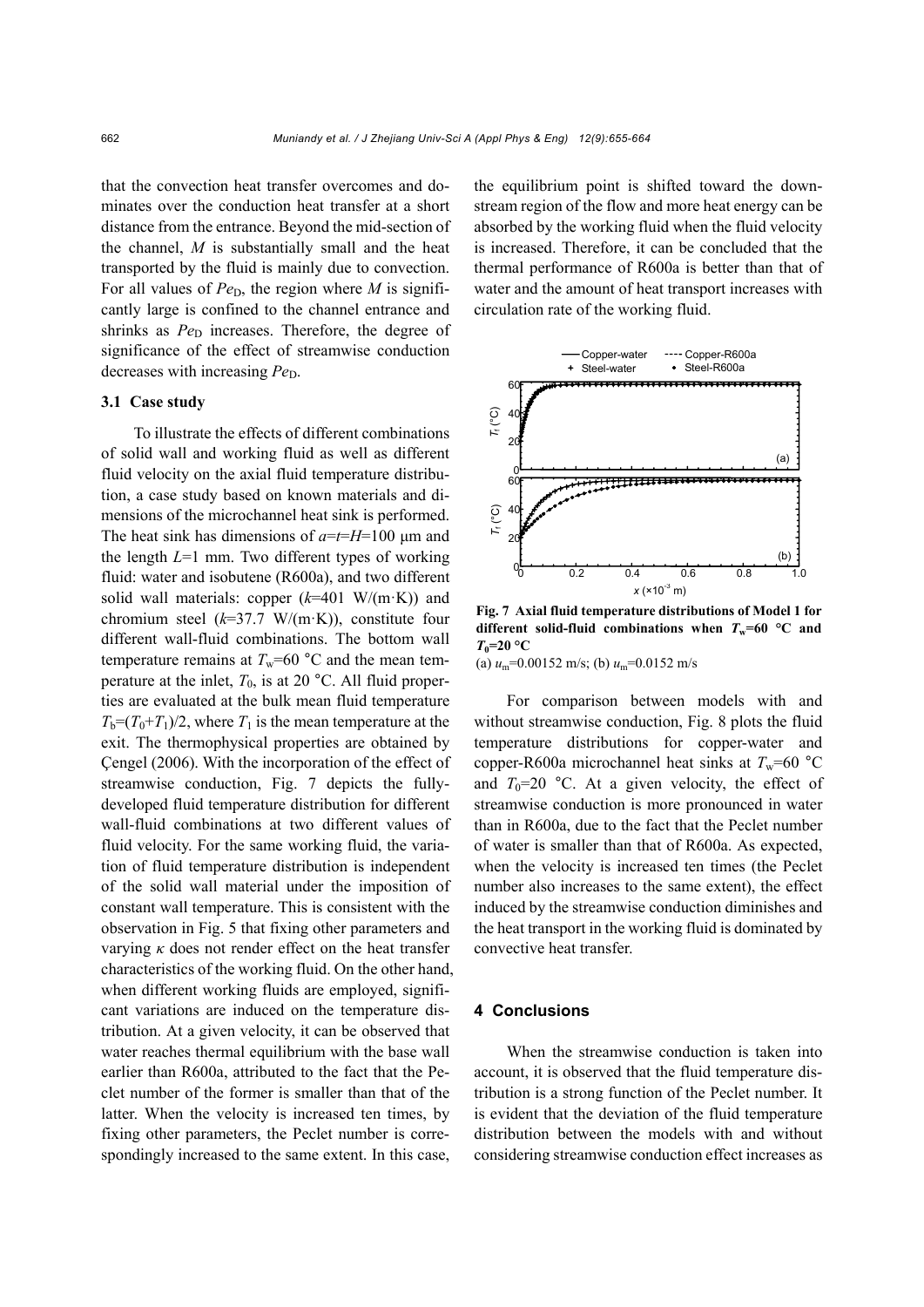

**Fig. 8 Axial fluid temperature distributions of Model 1 and Model 2 for copper-water and copper-R600a combinations when**  $T_w=60$  **°C and**  $T_0=20$  **°C** (a)  $u_m$ =0.00152 m/s; (b)  $u_m$ =0.0152 m/s

the Peclet number decreases. Reduction in the Peclet number shortens the distance in which the heat transfer to the fluid takes place along the channel length. The fluid temperature distributions from both models exhibit significant discrepancy for different aspect ratio and thermal conductivity ratio when the Peclet number is sufficiently small. However, the fluid temperature distributions as well as the amount of heat transfer by the fluid of both models are insensitive to the variation of thermal conductivity ratio. It is shown that in the vicinity of the channel entrance, the streamwise conduction dominates over the heat transport due to convection in the axial direction but the reverse is true beyond a short distance from the entrance. Beyond the mid-section of the channel, the heat transported by the fluid is mainly due to convection and the degree of significance of the effect of streamwise conduction decreases with the increasing Peclet number. It can be concluded that the influence of streamwise conduction on the forced convective heat transfer in microchannel heat sink is significant albeit not dominant especially for a small Peclet number and in the vicinity of the entrance region.

## **References**

- Çengel, Y.A., 2006. Heat and Mass Transfer: A Practical Approach (3rd Ed.). McGraw-Hill, Singapore, p.854-858.
- Cetin, B., Yazicioglu, A.G., Kakac, S., 2008. Fluid flow in microtubes with axial conduction including rarefaction and viscous dissipation. *International Communications in Heat and Mass Transfer*, **35**(5):535-544. [doi:10.1016/j. icheatmasstransfer.2008.01.003]
- Chen, C.H., 2007. Forced convection heat transfer in microchannel heat sinks. *International Journal of Heat and Mass Transfer*, **50**(11-12):2182-2189. [doi:10.1016/j. ijheatmasstransfer.2006.11.0011
- Deen, W.M., 1998. Analysis of Transport Phenomena. Oxford University Press, Oxford, p.392.
- Duncan, A.B., Peterson, G.P., 1994. Review of microscale heat transfer. *Applied Mechanics Reviews*, **47**(9):397-428.
- Gad-el-Hak, M., 1999. The fluid mechanics of microdevices —The freeman scholar lecture. *Journal of Fluid Engineering*, **121**(1):5-33. [doi:10.1115/1.2822013]
- Garimella, S.V., Sobhan, C.B., 2003. Transport in microchannels—a critical review. *Annual Review of Heat Transfer*, **13**:1-50.
- Hadjiconstantinou, N.G., Simek, O., 2002. Constant-walltemperature Nusselt number in micro and nano-channels. *ASME Journal of Heat Transfer*, **124**(2):356-364. [doi:10. 1115/1.1447931]
- Hetsroni, G., Mosyak, A., Pogrebnyak, E., Yarin, L.P., 2005a. Fluid flow in micro-channels. *International Journal of Heat and Mass Transfer*, **48**(10):1982-1998. [doi:10. 1016/j.ijheatmasstransfer.2004.12.019]
- Hetsroni, G., Mosyak, A., Pogrebnyak, E., Yarin, L.P., 2005b. Heat transfer in micro-channels: Comparison of experiments with theory and numerical results. *International Journal of Heat and Mass Transfer*, **48**(25-26):5580-5601. [doi:10.1016/j.ijheatmasstransfer.2005.05.041]
- Ho, C.M., Tai, Y.C., 1998. Micro-electronic-mechanic-systems (MEMS) and fluid flows. *Annual Review of Fluid Mechanics*, **30**(1):579-612. [doi:10.1146/annurev.fluid.30.1. 579]
- Hung, Y.M., 2009. A comparative study of viscous dissipation effect on entropy generation in single-phase liquid flow in microchannels. *International Journal of Thermal Sciences*, **48**(5):1026-1035. [doi:10.1016/j.ijthermalsci.2008. 07.011]
- Husain, A., Kim, K.Y., 2008. Optimization of a microchannel heat sink with temperature dependent fluid properties. *Applied Thermal Engineering*, **28**(8-9):1101-1107. [doi:10.1016/j.applthermaleng.2007.12.001]
- Incropera, F.P., Dewitt, D.P., Bergman, T.L., Lavine, A.S., 2007. Introduction to Heat Transfer (5th Ed.). Wiley, New York, p.137-145.
- Jeong, H.E., Jeong, J.T., 2006. Extended Graetz problem including streamwise conduction and viscous dissipation in microchannels. *International Journal of Heat and Mass Transfer*, **49**(13-14):2151-2157. [doi:10.1016/j.ijheatmasstransfer.2005.11.026]
- Kim, D.K., Kim, S.J., 2006. Averaging approach for microchannel heat sinks subject to the uniform wall temperature condition. *International Journal of Heat and Mass Transfer*, **49**(3-4):695-706. [doi:10.1016/j.ijheatmasstransfer.2005.08.012]
- Kim, S.J., Kim, D., 1999. Forced convection in microstructures for electronic equipment cooling. *ASME Journal of Heat Transfer*, **121**(3):639-645. [doi:10.1115/1.2826027]
- Knight, R.W., Goodling, J.S., Hall, D.J., 1991. Optimal